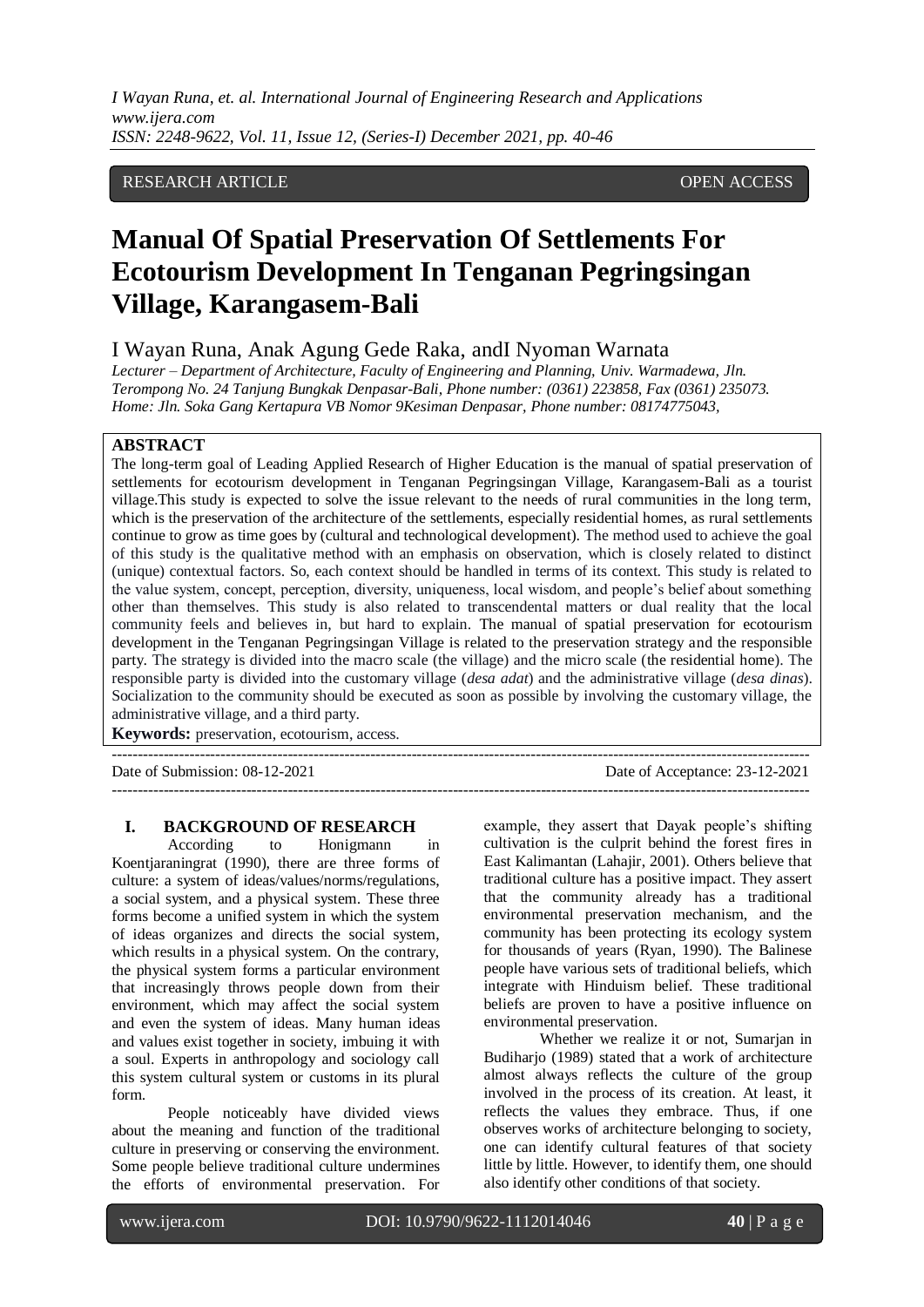In preserving local culture, the government aims to fulfill human rights, advance civilization, unity and oneness, and the welfare of the Indonesian people. The regional government must preserve local culture to strengthen the national identity and dignity, foster national pride, and tighten the unity and oneness of the nation in the frame of the Unitary State of the Republic of Indonesia (Jero Wacik and H. Mardiyanto, 2009). Preservation is a dynamic effort to protect, develop, and utilize culture.

Long time ago in Candidasa, Manggis District, Karangasem Regency, there was Peneges Village. The people of Peneges Village have a close relationship with the people of Teges (Bedahulu) Village. However, due to abrasion, the village gradually moved inland. In the Balinese language, the move to the interior area is called ngatengahang. Then, through the process of assimilation, the term ngatengahang became Tenganan (Korn, 1960).According to Goris (1954), the name Tenganan has been existing for a very long time. The evidence is seen in a Balinese inscription that mentions the village's name, Tranganan. The name Tranganan gradually becomes Tenganan, the name the Balinese people know today.

Gelebet (1986) stated that early inhabitants of Bali are called Bali Mula, while immigrants from India that entered Indonesia and then lived in Bali are called Bali Aga or Mountain Balinese. Swiss scientists supported this notion, and they also conducted research that analyzed villagers' blood. The collected blood samples were examined in laboratories in America, Germany, Switzerland, and Australia. The results prove that the ancestors of Tenganan people come from West Bengal, India, whose genetic is called Genetic Calcutta. Another similarity shared by Tenganan and India is the double ikat technique used in weaving fabric. In India, the woven fabric is called *Patola*, while in Tenganan, it is called *Geringsing*. Tenganan and India are also similar in the way they dress for ceremonies.

The name Pegringsingan comes from the village's unique craft, which is the craft of weaving *geringsing* as traditional clothes. The materials and dye for the *geringsing* cloth come from natural sources, and the process of making the *geringsing* cloth is complicated and takes a long time to finish. Besides aesthetic value, the locals believe that *geringsing* also has magical value. The term geringsing derives from two words, *gering* (sickness or disease) and *sing* (no or refusal). Thus, *geringsing* means without illnesses or resisting diseases. By wearing *geringsing*, one is expected to be safe from all diseases (Wartawan, 1989).

The history mentioned previously is related to the formation of the local customary villages, and sacred places from the megalithic era and other places (villages), mentioned previously, can help understand religious and social activities that affect the spatial aspect.

Tenganan Pegringsingan is a Bali Aga village surrounded by three hills. It is a fascinating location, with the surrounding hills look like they are protecting the village. It feels like looking at a trench, with Tenganan Pegringsingan as the floor. Tenganan Pegringsingan is a part of *perbekelan* or Tenganan Administrative Village, Manggis District, Karangasem Regency. The village is 18 km from Amlapura, 67 km from Denpasar, and 4,5 km to the north of Candidasa. It is 70 m above sea level, with an average temperature of 28°C and a rainfall rate of about 620 mm a year.



Figure 1: Settlement and environment of Tenganan Pegringsingan from the direction of the public space (the village's forest) in Bukit Kangin.



Figure 2: Closed public space (Bale Agung) and open public space (Awangan).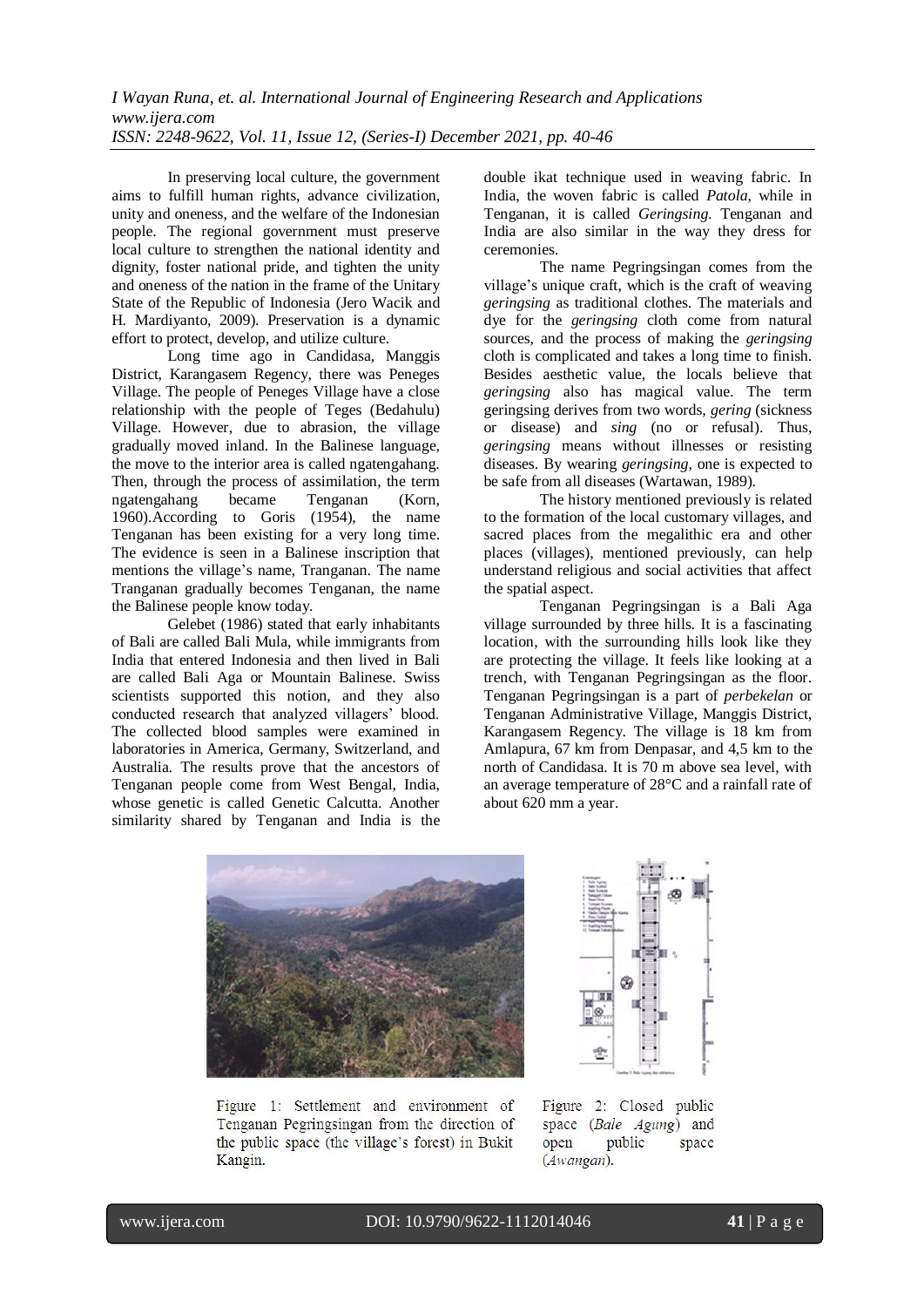# **II. METHODOLOGY**

The object of this study is the traditional settlement in Tenganan Pegringsingan Village. Tenganan Pegringsingan is one of the ancient villages or mountain villages in East Bali and a part of Manggis District, Karangasem Regency, Bali. The village is 67 kilometers from the provincial capital, or 10 kilometers northeast of the center of Manggis District. It is connected by a paved road and located on a lowland about 70 meters above sea level. The village's rainfall rate is 620 millimeters per year, with a topographic slope of about 20%.

Houses in Tenganan Pegringsingan Village have some unique characteristics. Every family lives in a small yard  $(150{\text -}200 \text{ m}^2)$  lined up to each other. Bale adat is on the side/in front of the communal open space. One house unit has *bale adat/bale buga* (for ceremonies), *bale meten* (where the residents sleep), *bale tengah* (for birth or death ceremonies, receiving guests, or sleeping) / *jineng* (where paddies are stored), *paon* (kitchen), and *teba* (backyard).

This study is strongly related to the observation of value system, concept, perception, diversity, uniqueness, local wisdom, and people's belief about something other than themselves. This study is also related to transcendental matters or dual reality that the local community feels and believes in, but hard to explain. Following the characteristics of the object of the study, the paradigm applied in this study is phenomenology.

The qualitative method (phenomenology) works as follows. This method has a general, flexible design and always develops during the process. It aims to understand meanings, develop a theory, and describe a complex reality. This study uses human instruments (the researchers), notebooks, and a voice recorder. No assistant is required. Qualitative data for this study were collected from participant observation, individual documents, and unstructured and in-depth interviews. A small sample was taken using purposive sampling, continuous analysis, inductive reasoning, and search for a pattern, model, or theme. The proposed design is short and general, with presumed relevant issues and no hypothesis. The focus of the research is often written after the data are collected from the field.

Qualitative research is closely related to unique contextual factors. Thus, each context is handled in terms of its context. Research units in Tenganan Pegringsingan, both at the village scale and the house scale, are expected to produce identification or information about the values or ideas of local wisdom of traditional houses. These values are expected to be developed into a preservation model for residential buildings

influenced by modernization or become tourist attractions.

"Variable*"* observed at the village scale is the typology of the spatial design, while at the house scale, it is the preservation manual. The object of this study is the traditional settlement in Tenganan Pegringsingan Village. Tenganan Pegringsingan is one of the ancient villages or mountain villages in East Bali and a part of Manggis District, Karangasem Regency, Bali. The village is 67 kilometers from the provincial capital, or 10 kilometers northeast of the center of Manggis District. It is connected by a paved road and located on a lowland about 70 meters above sea level. The village's rainfall rate is 620 millimeters per year, with a topographic slope of about 20%.

Houses in Tenganan Pegringsingan have some unique characteristics. Every family lives in a small yard (150-200 m<sup>2</sup>) lined up to each other. *Bale adat* is on the side/in front of the shared open space. One house unit has *bale adat/bale buga* (for ceremonies), *bale meten* (where the residents sleep), *bale tengah* (for birth or death ceremonies, receiving guests, or sleeping) / *jineng* (where paddies are stored), *paon* (kitchen), and *teba* (backyard).

# **III. RESULTS AND DISCUSSION**

The results of Leading Applied Research of Higher Education, which is titled Manual of Spatial Preservation of Settlements for Ecotourism Development in Tenganan Pegringsingan Village, Karangasem-Bali, underline two main points. These two main points are the preservation strategy and the responsible party.The strategy is divided into the macro scale (the village) and the micro scale (the house). The responsible party is divided into the customary village (*desa adat*) and the administrative village (*desa dinas*).

At the macro scale, Tenganan Pegringsingan owns a considerable number of lands in the three hills, Bukit Kangin, Bukit Kaja, and Bukit Kauh. All of which are far from the center of the village. A means of transportation (a road) on these three hills expedite access. Due to this road, landowners also do not need to reach their farms on foot.However, a road on these hills also has unfortunate consequences. Many cases of theft of forest produce such as woods, crops, sugar palm fibers, old sugar palm leaves (*ron*), young sugar palm leaves (*ambu*), which, previously, should not be sold.Easy access also causes more cultivators to seek a more promising job in the service sector. It results in abandoned cultivated land/soil. However, easy access also affects cultivators' farms, making them bigger and of high quality. Having children who work abroad or work on a cruise ship can also improve a cultivator's farm.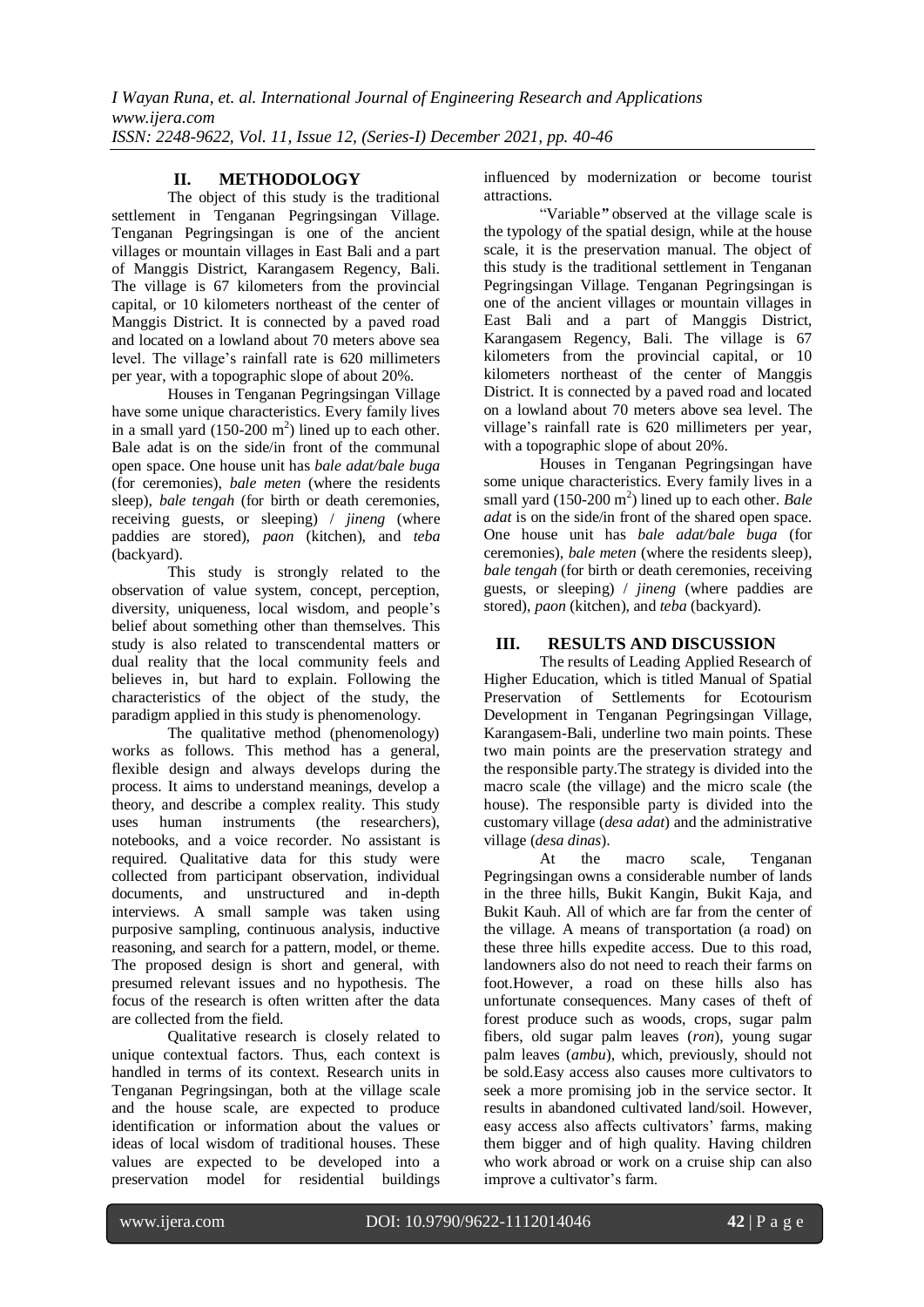The downside of having a means of transport on the three hills is the challenges in preserving the environment of the village that should be solved. Bukit Kangin and Bukit Kaja become hot spots among tourists for trekking or taking a stroll. They will enjoy the sight of the protected forest/farm in the three hills and the beauty of the village settlements from height.Tourists can enjoy the sight of beautiful terraced rice fields and the life of cultivators, including producers of sugar palm wine (*tuak*) and weavers of *ata* craft. They can see monkeys and the south coast, including Labuhan Amuk and the Port of Padangbai. They can also visit sacred places with megalithic characteristics related to the beginning of Tenganan Pegringsingan Village.

It is necessary to have complete legal tools to regulate the rights, obligations, and sanctions related to managing the potential of protected forests and farms.This potential is also an aspect of ecotourism, which is very interesting to be socialized to travelers to increase their knowledge of locality related to the management of natural resources.

It is also necessary to repair the footpath access to support ecotourism activities, whether by making steps or ramps with local natural materials. It would be better if a rest area is made in some spots, complete with light foods and drinks and local specialties. Tourists can rest and enjoy the snacks while capturing the beauty of the surrounding environment in a photograph (a selfie). Furthermore, ecotourism can improve the welfare of the local people due to their involvement as tourist guides or food and drink sellers. However, access repair should consider the sacred animal, namely the buffaloes. It should not enable the buffaloes to move to the neighboring village.

At the macro scale of village settlement, technological advances, especially concerning transportation in the village, should not change the pattern and material of circulation facilities conspicuously. In 2015, a road was built in the east of the village (between Banjar Pande and the gravesite). Motorbikes can traverse from the neighboring village in the south to the north of the village (Banjar Kestala-Bungaya Village-Bebandem Village) and continue to Amlapura. Easy access may cause local villages to face particular consequences such as becoming a shortcut for neighboring villages, congesting traffic, and endangering children's safety. Also, it may be increasingly easy for buffaloes to go outside the village from 19.00 (7 PM) to 05.00 (5 AM) WITA. Therefore, specific rules are necessary to ensure the safety of the village and inter-village circulation order.

In line with the changing times, more residents own motor vehicles such as cars and motorbikes. However, cars cannot be parked in the house yard. Thus, specific rules are required to use the parking area in the south of the village. Some of the *Bale Banjar* buildings and front yards are used as a garage for motorbikes because the villagers are experiencing difficulty putting motorbikes in their house yards.

A place for disposing and processing waste, especially inorganic waste, is also a problem that should be solved, as it spoils the village's beauty.In general, people are looking for a place for disposing waste closest to their houses without considering the negative impact that arises in terms of visual and soil fertility. From discussions with the sources in the village, there will be source-based waste management soon by involving the *PKK* (the Family Welfare Movement) women.

The village's other utilities that need consideration concerns the supply of clean water. It is evident from the many pipes or hoses scattered around the tap from which people get clean water in the village's open space (*Awangan*) in the west, middle, and east. Visually, this condition can spoil the village's beauty. The discussion also reveals that the hose/pipe for clean water will enter the house soon. The first stage involves the installment of 183 house connections for water supply.

One of the vital factors that make the settlement in the village unique is the buffaloes, the village's sacred animal. They are free to roam the village, eating grass, drinking, resting, sleeping, and defecating. This situation has its charm, successfully attracting many tourists to immortalize it or take a selfie with the buffaloes. Unfortunately, this situation causes some problems for the village. For example, the village will get dirty because of buffalo dung. It also becomes very hard for the locals to grow shrubs outside their yards because the buffaloes keep eating the young leaves. Furthermore, the buffaloes often roam to the neighboring village, eating banana suckers and pineapples. That condition needs the cooperation of all parties, particularly the customary village, to take care of the sacred buffaloes.

Lately, the beauty and uniqueness of the settlements in Tenganan Pegringsingan Village attract some young brides and grooms to have a prewedding photo session there. It certainly is an exciting development that requires a more detailed regulation concerning where people can and cannot do photo sessions so the village can gain higher income and more popularity from such activity.Increasing numbers of shops in the parking area to the south of the village are expected to improve the locals' welfare as per a principle of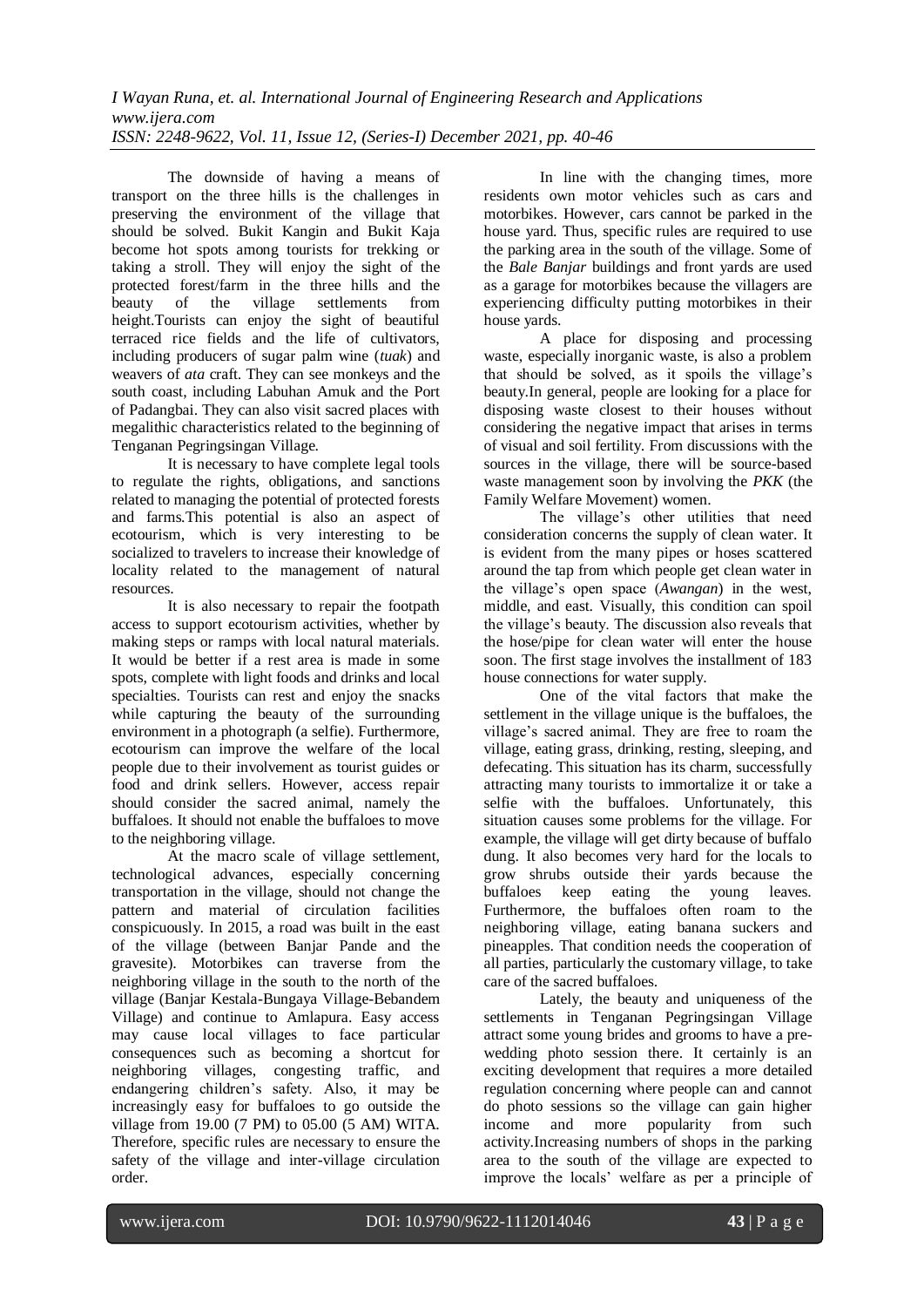ecotourism, which is doing traditional activities amid the locals' daily routines.Newlywed couples are free to choose the place where they will live among the available plots. They usually choose a plot in Banjar Kauh because of its strategic location. There, they can sell crafted items to domestic or foreign visitors with ease.

In general, every customary village in Bali has awig-awig (law and regulations) as the formal manifestation of customary law, applicable only in the customary village's territory. Tenganan Pegringsingan Customary Village, one of the ancient villages (*Bali Aga*), also has its awig-awig, which aims to maintain the wholeness of the village.

The customary rules or awig-awig, now stored in Bale Agung, were written based on memories of the people of Tenganan Pegringsingan and reapplied since the Year 1874 *Isaka* or 1925 AD. Before that, Tenganan Pegringsingan actually had an awig-awig already. However, a fire burned the houses, the *Kahyangan* temple, the *Puseh* temple, and *Bale Agung* in 1841 AD or 1763 *Isaka*. The fire also destroyed inscriptions and the village's awig-awig.

The awig-awig has 61 clauses overall. Explicitly, there are 4 clauses concerning the macro scale (the house), which are clauses number 19, 23, 35, and 43. Those rules are presented in detail in the following:

19) If a member of the customary village is experiencing difficulty concerning the yard for residential house, and the immigrant population (Banjar Pande) is more than 17 *karang*, then that member has the right to move the immigrant.

23) Anyone who gets a yard and takes anything that grows on that yard and includes them in a ceremony, which is conducted every *sasih kapat* in *Bale Agung*, must hand over cooked rice the size of *acatu* (a measuring device made of coconut shell) weighing 800 Chinese hollow coins, and 66 hollow coins. These items are received by the village at the ceremony. If they cannot afford it, the village will cover the cost.

35) Immigrants in Tenganan Pegringsingan are given a residential area (17 *karang* (plots)) in Banjar Pande, in the north of the banyan tree, in the south of the banyan tree located in the east of the road to the ravine in the south. If they are experiencing difficulty concerning house yards, they can borrow the yards in Banjar Tengah or Banjar Kauh. If the people of Tenganan Pegringsingan Customary Village are experiencing difficulty regarding house yards, they have the right to move the immigrants; and villagers who join a discussion in *Bale Agung* must inform all of their obligations. If the immigrants refused to do so, the village would drive them out. The immigrants are not allowed to bring anything but themselves when leaving the village.The immigrants are given the task of keeping (maintaining) the village's *gamelan* (*gong*), complete with all the equipment. All of which are worth 290.000 hollow coins. If any unwanted incident occurs to the gong, the village will ask the immigrants to pay for damages. Such is the agreement between the village and immigrants in Banjar Pande.

43) Regarding *ngapes kahapes* (clamping/flanking) the yard, those who still have family relations (from paternal line, maternal line, or cousins) must not occupy houses that flank a yard. If they happen to choose places that flank a yard, the one that resides later must yield and find another place. Furthermore, between siblings, the older ones have the right to live in the north of the village while the younger ones live in the south. Anyone violating this rule will be fined 10.000 hollow coins. In a dispute, those who are proven to be violating the rule (the losing party) pay the fine. However, the winning party still has to pay the officers (*saya desa*) that present the violation with 1.000 hollow coins for their help. This reward is collected by the village's clerk (*penyarikan desa*) as is in effect (Parimartha, 1971).

As one of the ancient villages in Karangasem Regency, Tenganan Pegringsingan has institutions in the form of the customary village and administrative village that regulate the lives of its people. Compared to the administrative village, the customary village has a strong authority and is feared by its people.

As a small community, the people of Tenganan Pegringsingan Customary Village are organized in social unity, sharing a responsibility to maintain the sanctity of the village. The nature of their pattern of living is collective, traditional, agrarian, homogeneous, and religious, and members of the village function for the village's interest.

To be a member of the core village (*kerama desa suci*), one should have the ideal marriage as per the village's custom. The requirements that make a marriage ideal are as follows. The husband and the wife must not have physical and mental disabilities. The marriage must be endogenous. It means, both the husband and the wife must come from within the village. Polygamous marriage is not allowed. Both the husband and the wife must be members of *sekeha teruna-deha* (organizations for young men and women) in their youth.

One's marriage order determines his position in the structure of the customary village membership. Overall, this structure consists of several seats:

a. *Luanan* (5 people): advisors and supervisors who oversee the village government, a highly respected position. If the *Luanans* are about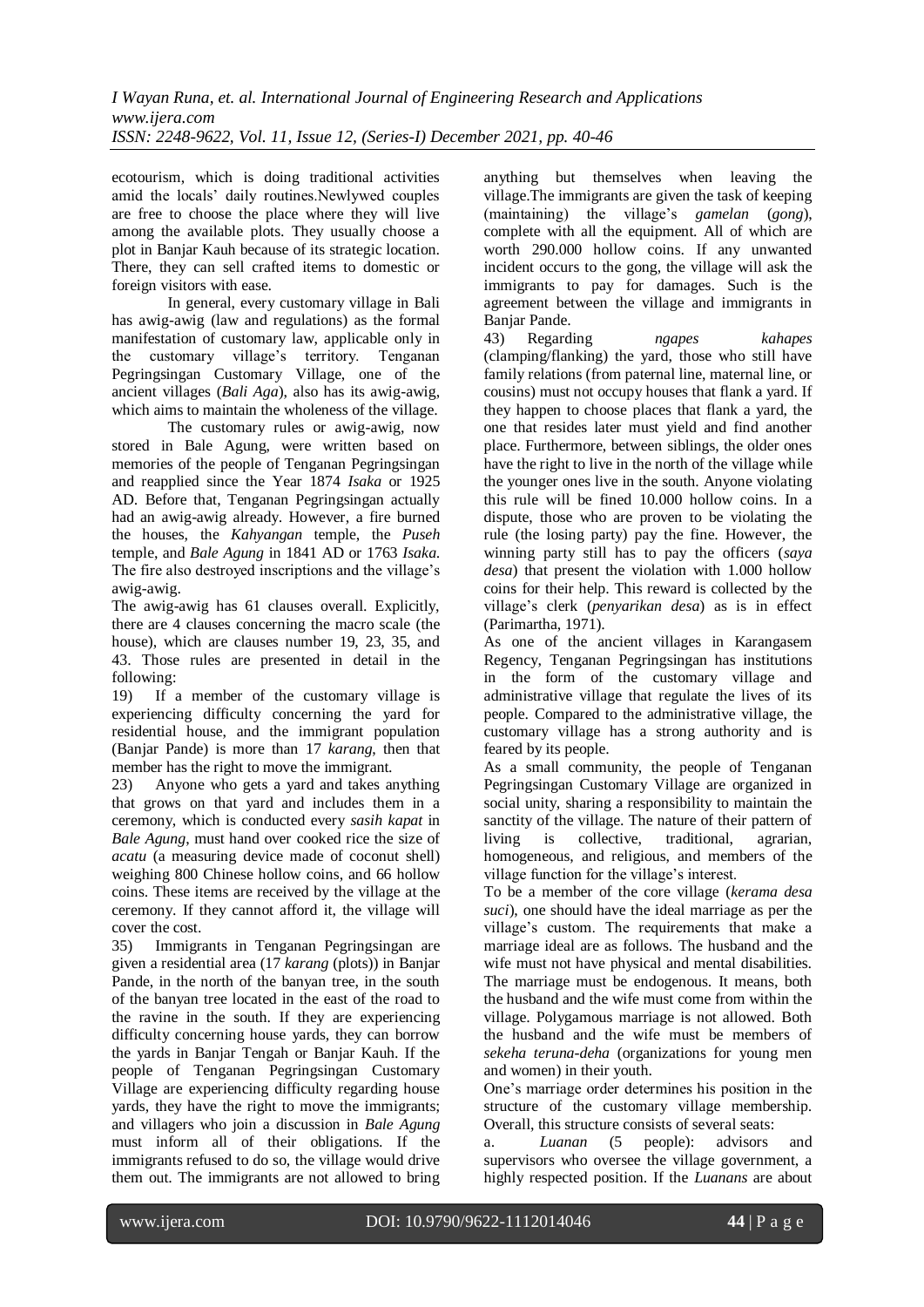*I Wayan Runa, et. al. International Journal of Engineering Research and Applications www.ijera.com ISSN: 2248-9622, Vol. 11, Issue 12, (Series-I) December 2021, pp. 40-46*

to attend any customary village meeting, they must be fetched directly at their homes by *Saya Arah*.

b. *Bahan Roras* (12 people): 6 of *Bahan Roras* are called *Bahan Duluan*, the *kelian* of the customary village, who plan and handle the daily government.At the helm of these people are *Tamping Takon* (2 people). The other 6 people are called *Bahan Tebenan*. They are the candidates for the kelian of the customary village and act as *Bahan Duluan*'s assistants.

c. *Tambalapu Roras* (12 people): 6 of them are called *Tambalapu Duluan*, and the other 6 are called *Tambalapu Tebenan*. They are in charge of delivering orders (work leaders). This duty is handled by four people and rotated every one month.

d. *Pengeluduan* (*Tambalapu* and below) act as implementers. In particular, they are in charge of *ngalang* (looking for produces from coconut and banana trees in the village's farms). New members of the customary village will always occupy the lowest position, the *Pengeluduan*.

e. *Nandes* (1 person) is responsible for maintaining the village's cleanliness and equipment. *Nandes* is a resident of Banjar Pande.



**Figure 3:** One of Tenganan Pegringsingan's traditional clothes (left) and *Bale Buga* (right).

Besides social unity based on the unity of residential area, there are several kinds of unity based on gender, founded to achieve a specific goal. This organization can be temporary (for one year), such as *meteruna nyoman*, or permanent (for years). Permanent organization can be passed down from one generation to the next. Examples of this type of organization are the organization of young men (*sekeha teruna*) and the organization of young women (*sekeha daha*). Being a member of these organizations is an obligation, as membership has its functions and meanings in terms of social, economic, educational, and ritual aspects. Membership in these organizations also determines one's position in the village's membership structure.

## **IV. CONCLUSION**

Based on the objectives of this study and the discussion presented previously, the researcher concluded as follows.The manual of spatial preservation of settlements for ecotourism development in Tenganan Pegringsingan Village is related to the preservation strategy and the responsible party.The strategy is divided into the macro scale (the village) and the micro scale (the residential home). The responsible party is divided into the customary village (*desa adat*) and the administrative village (*desa dinas*). Socialization to the community should be executed as soon as possible by involving the customary village, the administrative village, and a third party.

#### **REFERENCES**

- [1]. Budihardjo, E., 1989, Jati Diri Arsitektur Indonesia, 1, 09-29, Alumni, Bandung.
- [2]. Gelebet, I N., 1986, Arsitektur Tradisional Daerah Bali, Departemen Pendidikan dan Kebudayaan, Proyek Inventarisasi dan Dokumentasi Kebudayaan Daerah Bali, Denpasar.
- [3]. Goris, R., 1935, The Religious Character of the Village Community, Wertheim, W.F.ed., Selected Studies on Indonesia, Bali: Studies in Life, Thought, and Ritual, V, The Royal Tropical Institute, Amsterdam.